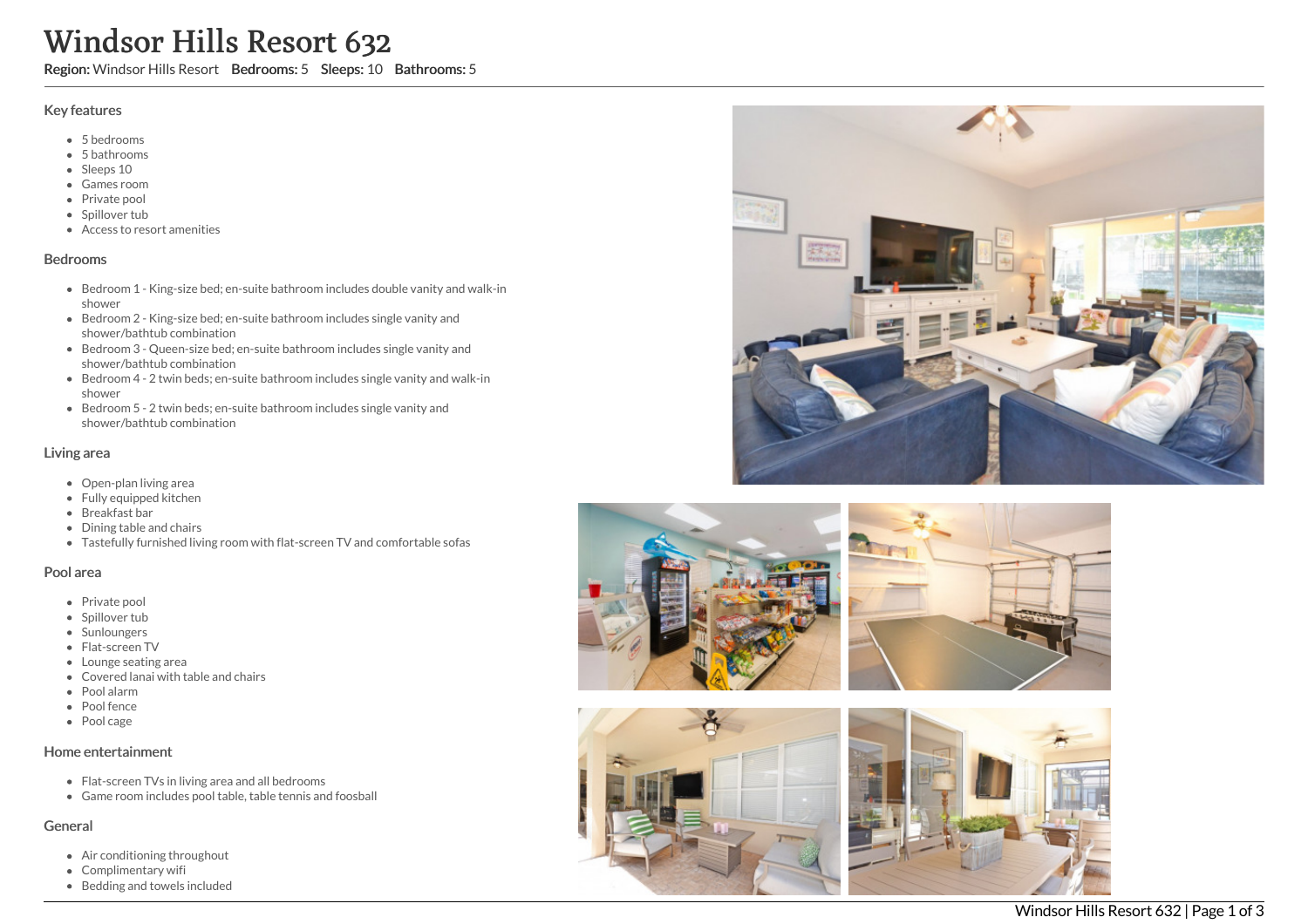• Private parking

### Laundry room

- Washer and dryer
- $\bullet$  Iron and ironing board

# Children's equipment available for hire

- Crib
- Stroller
- $\bullet$  High chair
- Pack and play

# Resort facilities

Windsor Hills is an impressive gated community offering an array of first-rate facilities. It has a large lagoon-style swimming pool with a water slide and a hot tub, plus a poolside ping-pong table and a Tiki bar. There is an outdoor recreation area equipped with tennis courts, sports courts and a golf putting green. Guests will also have full access to the grand clubhouse which is home to a games arcade, a movie theater, a fitness room and a sundry shop. Discover the castle-themed playground designed for little ones, with extensive lawns ideal for relaxing, sunbathing and BBQs.

# Places of interest

- Golf courses 1 mile
- Supermarket 1 mile
- Shopping mall 1 mile
- Disney World 5 miles
- Seaworld 10 miles
- Universal Studios 13 miles
- Legoland 24 miles
- Beaches 51 miles